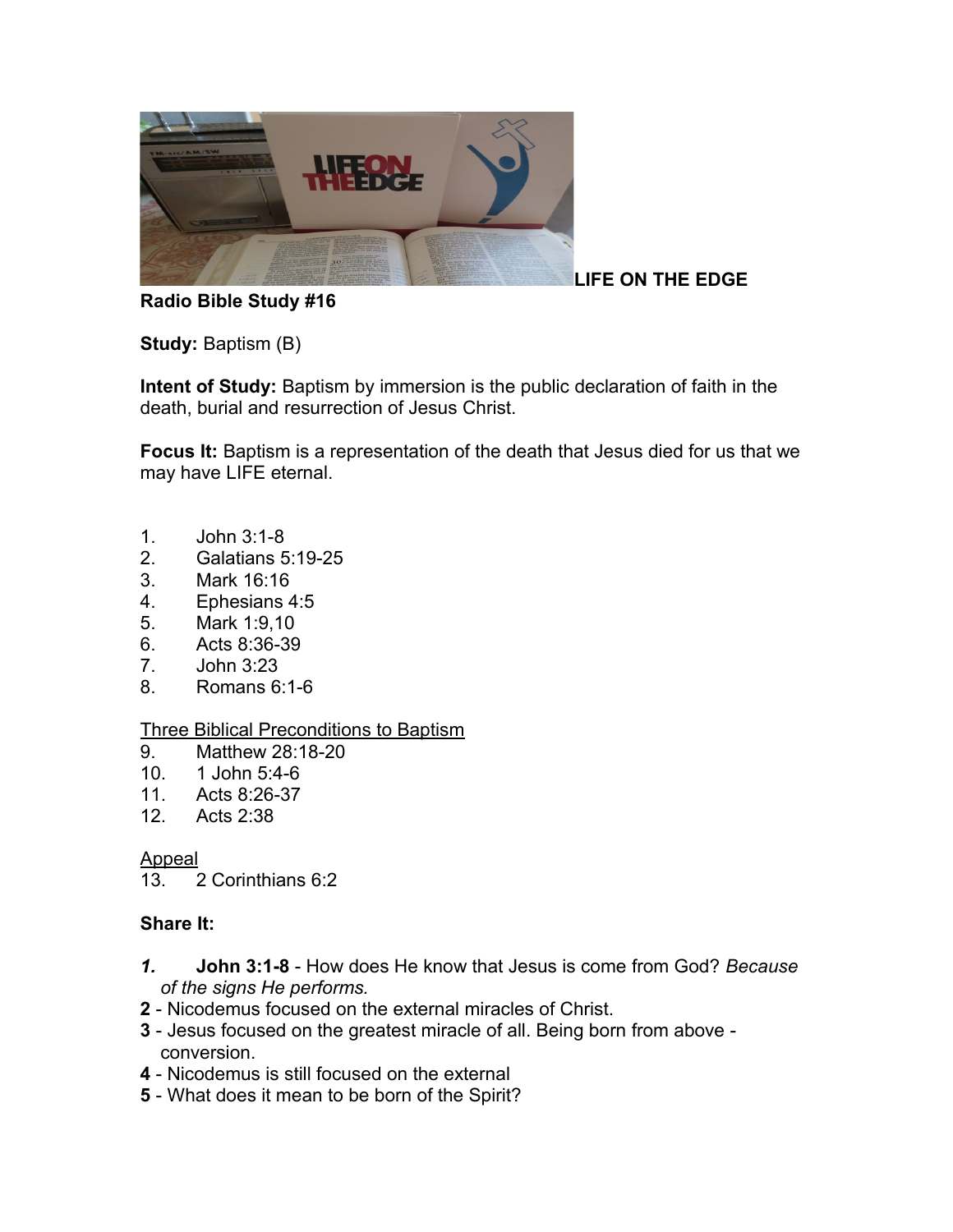**6** - What does the flesh produce? *Flesh.* What does the Spirit produce? *Spirit*.

# *2.* **Galatians 5:19-25**

Does the flesh inherit the Kingdom of God? *No.*

- Everyone must be born of the Spirit in order to inherit the Kingdom of God.

To be born of the Spirit means to be converted, no longer producing the flesh, but producing the fruits of the Spirit.

The water is a clear reference to baptism.

*3.* **Mark 16:16** - He who believes (is converted) and is baptized will be saved. He who does not believe will be condemned. Baptism is a natural result of conversion.

### *4.* **Ephesians 4:5** - One

Let's look at some examples of baptisms in the Bible. We will begin by looking at Jesus' baptism. He is our example so it is important to find out the manner of His baptism.

*5.* **Mark 1:9,10 -**Jesus comes up out of the water indicating that He must have been in the water. "was baptized of John" The word there "baptized" in Greek "baptidzo" means to immerse, submerge, to make fully wet

Let's look at one more example . . .

*6.* **Acts 8:36-39** - "and they went **down into the wate**r . . . And when they were **come up out of the water** . . ."

It is interesting to see what caused John the Baptist to choose the location he chose for baptisms . . .

*7.* **John 3:23** - Why did John choose this location? "because there was much water there". Why was it important that there was much water there? You need much water to fully immerse someone in it.

The method of baptism is dictated by the meaning of baptism. Let's see that in . . .

### *8.* **Romans 6:1-6**

Baptism is a symbol of:

- 1. The death of Jesus cessation of breath
- 2. The burial of Jesus being put under or in something
- 3. The resurrection of Jesus coming out of, or out from under what you were put in

So that we are no longer producing the work of the flesh

How many types of baptism have you seen in your life? Immersion, sprinkling.